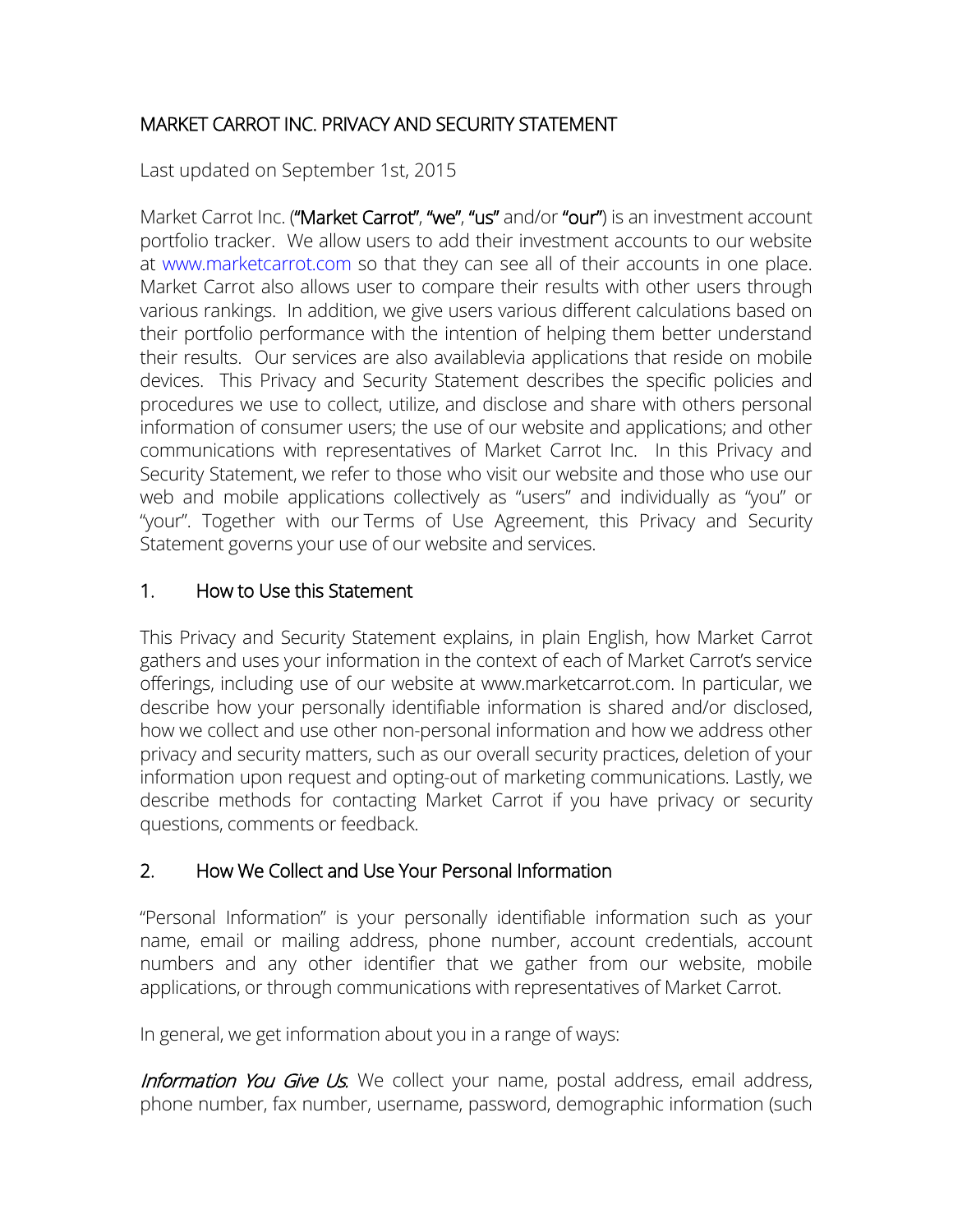as your gender and occupation) as well as other information you directly give us on our website.

Information We Get From Others. We may get information about you from other sources. We may add this to information we get from our website.

Information Automatically Collected. We automatically log information about you and your computer. For example, when visiting our website, we log your computer operating system type, browser type, browser language, the website you visited before browsing to our website, pages you viewed, how long you spent on a page, access times and information about your use of and actions on our website.

Cookies. We may log information using "cookies." Cookies are small data files stored on your hard drive by a website. We may use both session Cookies (which expire once you close your web browser) and persistent Cookies (which stay on your computer until you delete them) to provide you with a more personal and interactive experience on our website. This type of information is collected to make the website more useful to you and to tailor the experience with us to meet your special interests and needs.

The specific types of information we collect about you depend on how you choose to engage with us and which of our services you choose to use. As described above, when you visit our website, we may place a Cookie on your computer so that our system can recognize you when you make a return visit. That Cookie tells us your IP address and the type of browser you are using. These are the only types of information we collect when you visit our website but do not register or download our dashboard.

When you register to create a Market Carrot Account ("Account") through our website, we may collect some or all of the following:

- Your name
- Your email address
- Your display name (publicly visible alias)
- Other optional information you may provide, such as your age, investable assets and risk tolerance, which may include your financial goals and objectives, income information and other financial planning information about your household.

If you choose to add your investment account(s) to your Account, in addition to the information we collect from you as described above we may ask you for certain information, including, but not limited to, your full legal name, contact information, birth date, Social Security Number, citizenship, investment objectives, approximate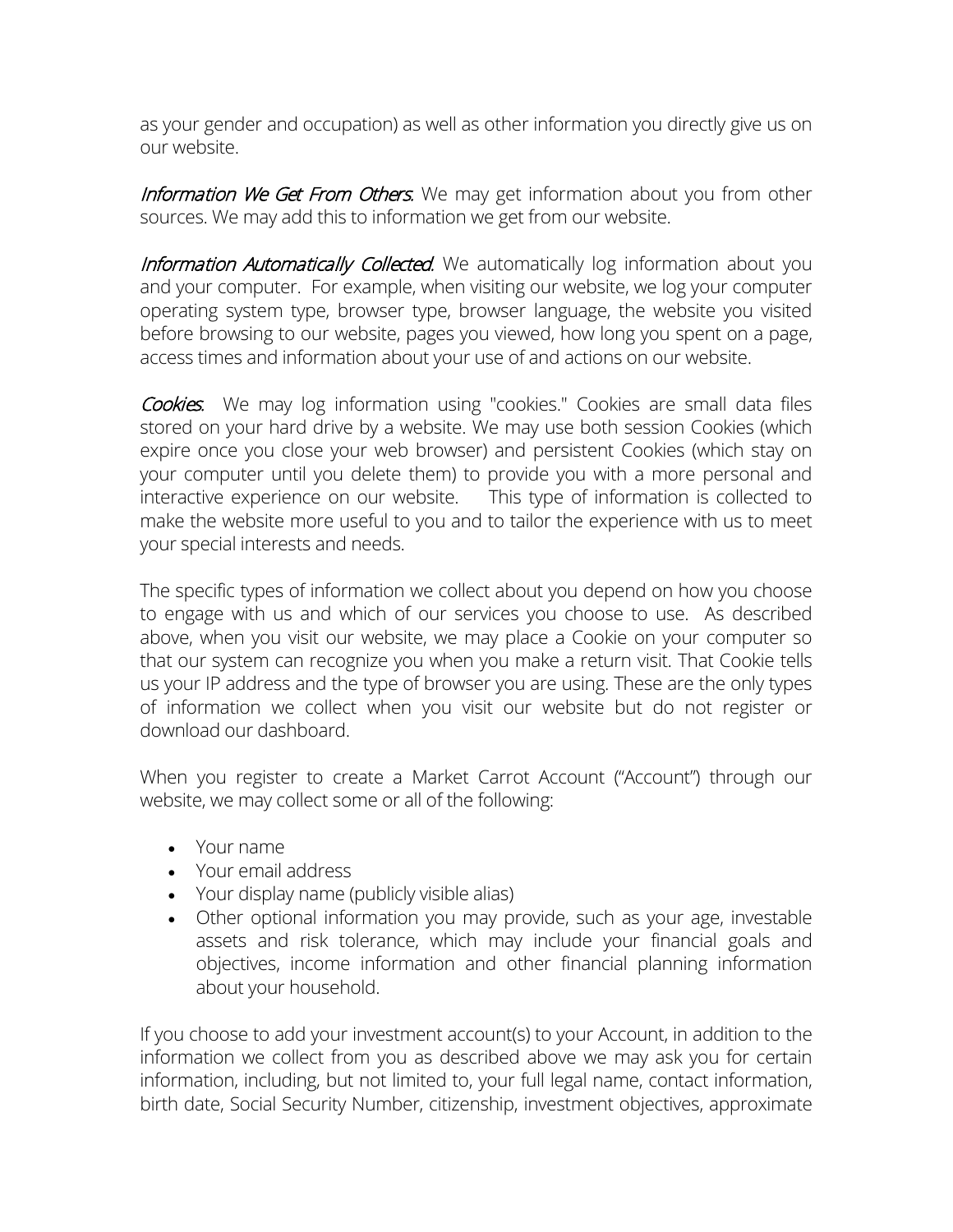net worth, and other regulatory disclosures that may be necessary and required under Federal and certain statutory law (see our Terms of Use). We also ask for your account login credentials for the accounts (bank or brokerage) you choose to link to your Account, any challenge and/or security questions associated with those accounts.; however, we do not store any of this information relating to your investment accounts on our servers and use a compliant third-party financial data platform to connect us with your financial institutions. Market Carrot, however, will store transaction data and other account data from your linked investment accounts on our servers. This data is linked to your Market Carrot login credentials, but it is not linked to your investment account login credentials. It is thus recommended you use caution when selecting a display name as this publicly visible display name is attached to your account transactions which are stored on Market Carrot servers.

When you register, and at times thereafter, we may present questions that ask you to submit demographic and other information. Responding to these surveys is completely optional. If you do respond by sending us other information, we collect that information and will retain it indefinitely.

We use the Personal Information you provide us upon registration:

- To allow you to register with Market Carrot, including creating a Market Carrot user account to use our services; authenticating your device to access our services; and communicating to you about updated features or maintenance activities related to providing you with our services.
- To allow you to add accounts, including securely gathering accounts balances, transactions and holdings from your financial institutions; displaying personalized dashboards and financial visualizations for you; and providing you with contextual and relevant observations and insights.
- To provide you with customer support or service offerings such as responding to and resolving your inquiries and requests via email or by phone and offering you our other services.
- To optimize systems and performance, provide comparisons and anonymous analysis, monitoring system performance for optimization, and personalizing your experience with Market Carrot.
- To operate, maintain, and improve our sites, products, and services; respond to comments and questions and provide customer service; send information including confirmations, invoices, technical notices, updates, security alerts, and support and administrative messages.
- To communicate about promotions, upcoming events, and other news about products and services offered by us and our selected partners.
- To protect, investigate, and deter against fraudulent, unauthorized, or illegal activity.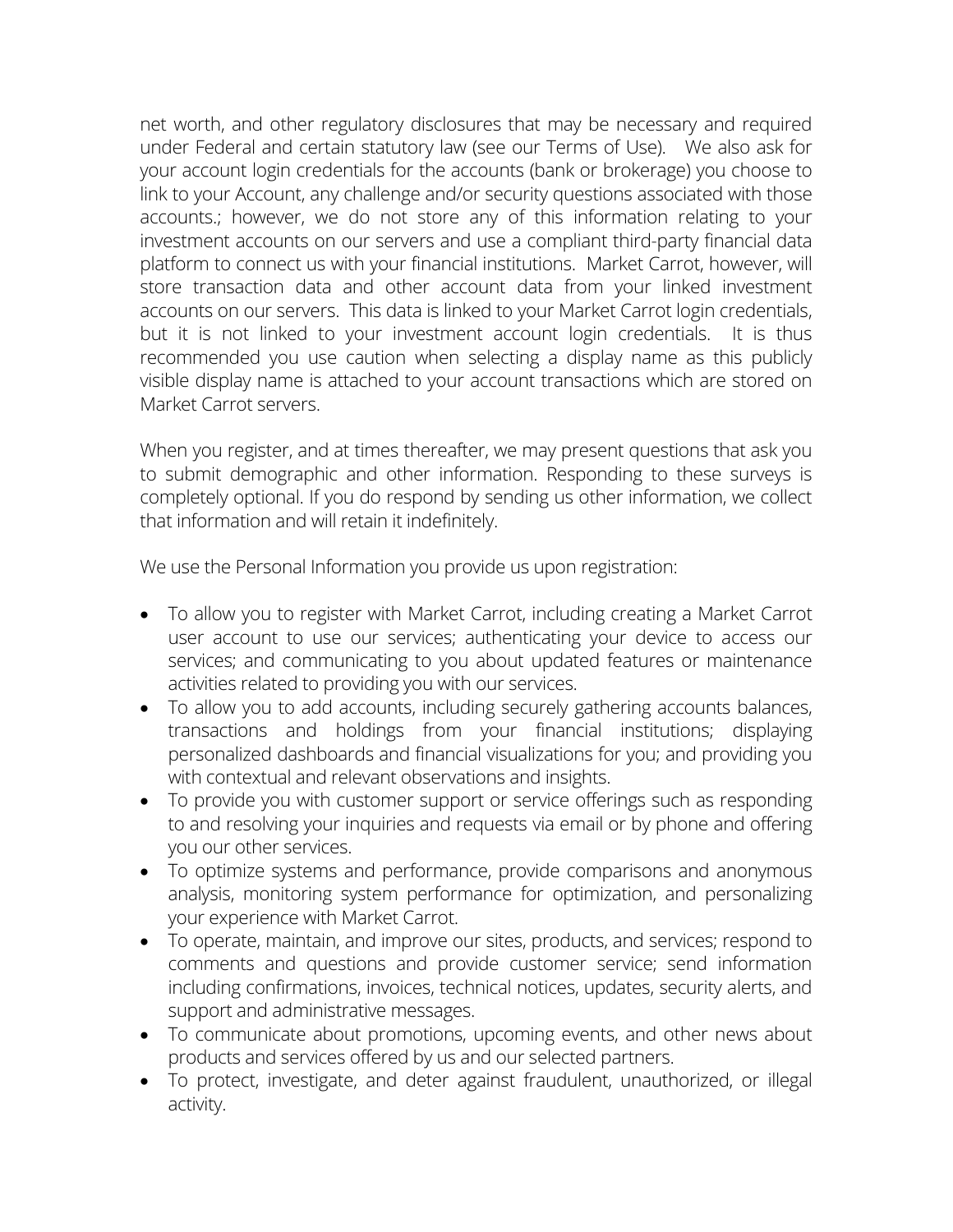We may use certain third party service providers to help us provide you with some of the services mentioned in this Privacy and Security Statement. In doing so, we may provide your data (including your personally identifiable information) to those third party service providers, each of whom are required under contract with us to safeguard the personal information and to use it only to provide services to us. Per our contracts, only after these providers have removed all personalized information may some of them be contractually allowed to rent, sell or otherwise make commercial use of the data.

You may decline to provide Personal Information to Market Carrot. Declining to provide Personal Information may disqualify you for Market Carrot services and website features that require certain Personal Information.

## 3. With Whom We Share Your Personal Information

Except as set forth in this Privacy and Security Statement, we don't share your Personal Information with anyone. We do not share your Personal Information for third party promotional use. And we will **NEVER** sell, rent or trade your Personal Information.

#### We may share your Personal Information as follows:

- We may share Personal Information with your consent. For example, you may let us share Personal Information with others for their own marketing uses. Those uses will be subject to their privacy policies.
- We may share Personal Information when we do a business deal, or negotiate a business deal, involving the sale or transfer of all or a part of our business or assets. These deals can include any merger, financing, acquisition, or bankruptcy transaction or proceeding.
- We may share Personal Information for legal, protection, and safety purposes.
	- o We may share information to comply with laws.
	- o We may share information to respond to lawful requests and legal processes.
	- o We may share information to protect the rights and property of Market Carrot Inc., our agents, customers, and others. This includes enforcing our agreements, policies, and Terms of Use.
	- o We may share information in an emergency. This includes protecting the safety of our employees and agents, our customers, or any person.
- We may share information with those who need it to do work for us.

We may also share aggregated and/or anonymized data with others for their own uses.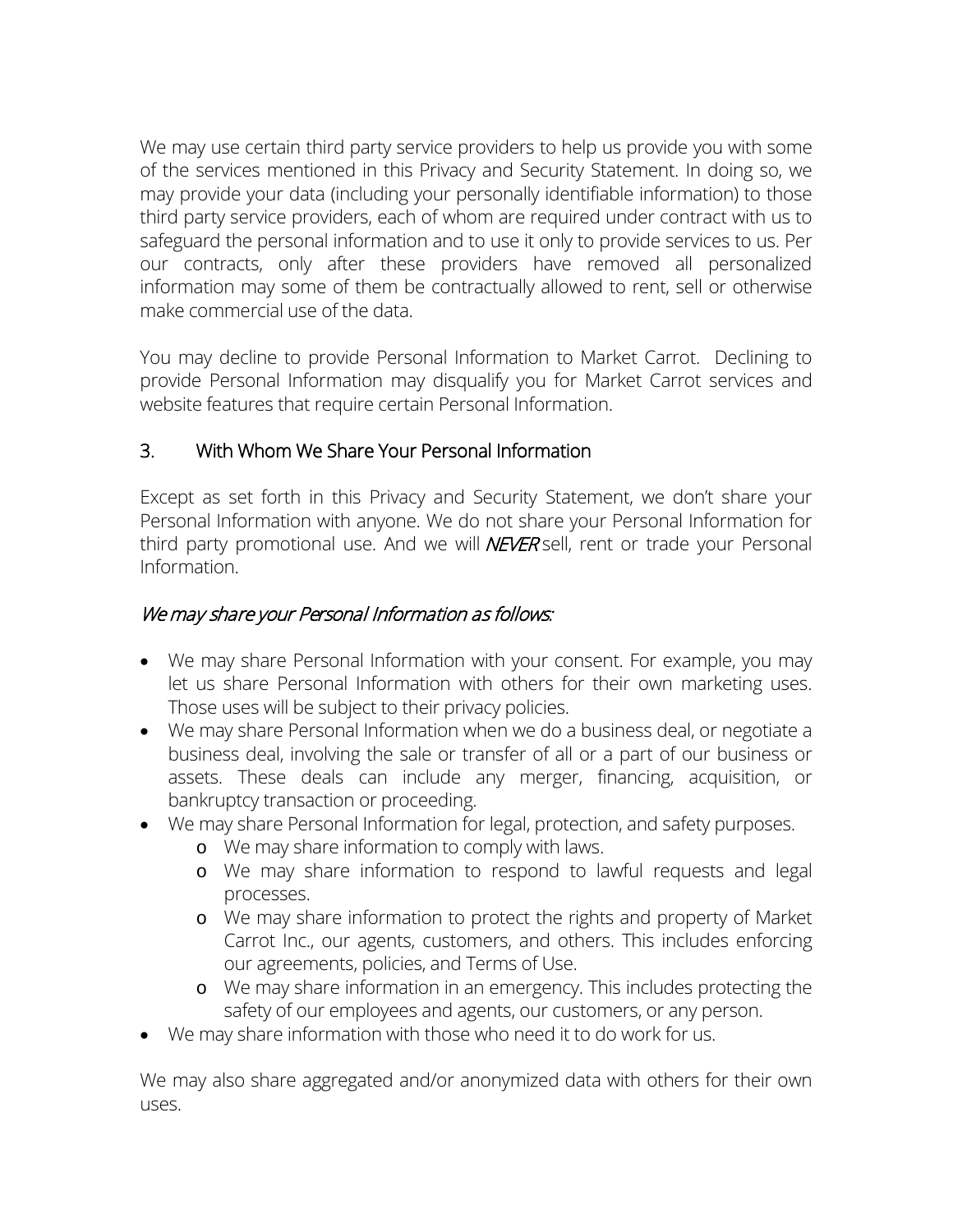## 4. Other Information We Collect From You

We collect and utilize Other Information to optimize, secure and simplify your experience with us. Your Other Information is not disclosed or shared outside of Market Carrot.

Your Browser or Device: Certain information is collected by most browsers or applications, such as your "user agent string", to help us determine your computing device type, operating system version and Internet browser type and version. We use this information to ensure that our web sites function properly and for security purposes.

Your Cookies: As described above, cookies are pieces of information stored directly on the computing device you are using. Cookies we use do not contain or capture Personal Information. Cookies allow us to collect information such as your browser type, time spent on our web sites and which of our pages you visited. We use the information for security purposes, to facilitate navigation, to display information more effectively, to personalize your experience and to recognize authorized devices to secure your use of our services. We also gather statistical information about web site usage in order to continually improve the design and functionality and to assist us with resolving technical support questions. Additionally, we use cookies on our web sites and the sites on which we advertise to track advertising performance and to collect aggregate data on web page viewing and mobile app usage. Cookies may be connected to third-party companies or websites. The privacy practices of the companies placing such cookies are governed by the privacy policies of such third-party companies or websites. Cookies are not used to collect or disseminate any Personal Information. You can manage the placement of cookies on your computer through the features found in most Internet browsers. You can also delete cookies that have already been placed on your computer. Consult the "Help" function of your browser to explore your options. If you remove or reject our cookies, it could affect how our website works for you.

Your IP Address: Your IP Address is a number assigned to the device that you are using by your Internet Service Provider. An IP Address is identified and logged whenever you visit our web sites or applications, along with the page(s) that were visited. We use IP Addresses, individually and collectively, for purposes such as calculating usage levels, helping diagnose technical problems and supporting our web sites and applications. Additionally, we use your IP Address to assist in fraud detection and authentication to better protect your security.

#### 5. Additional Privacy and Security Information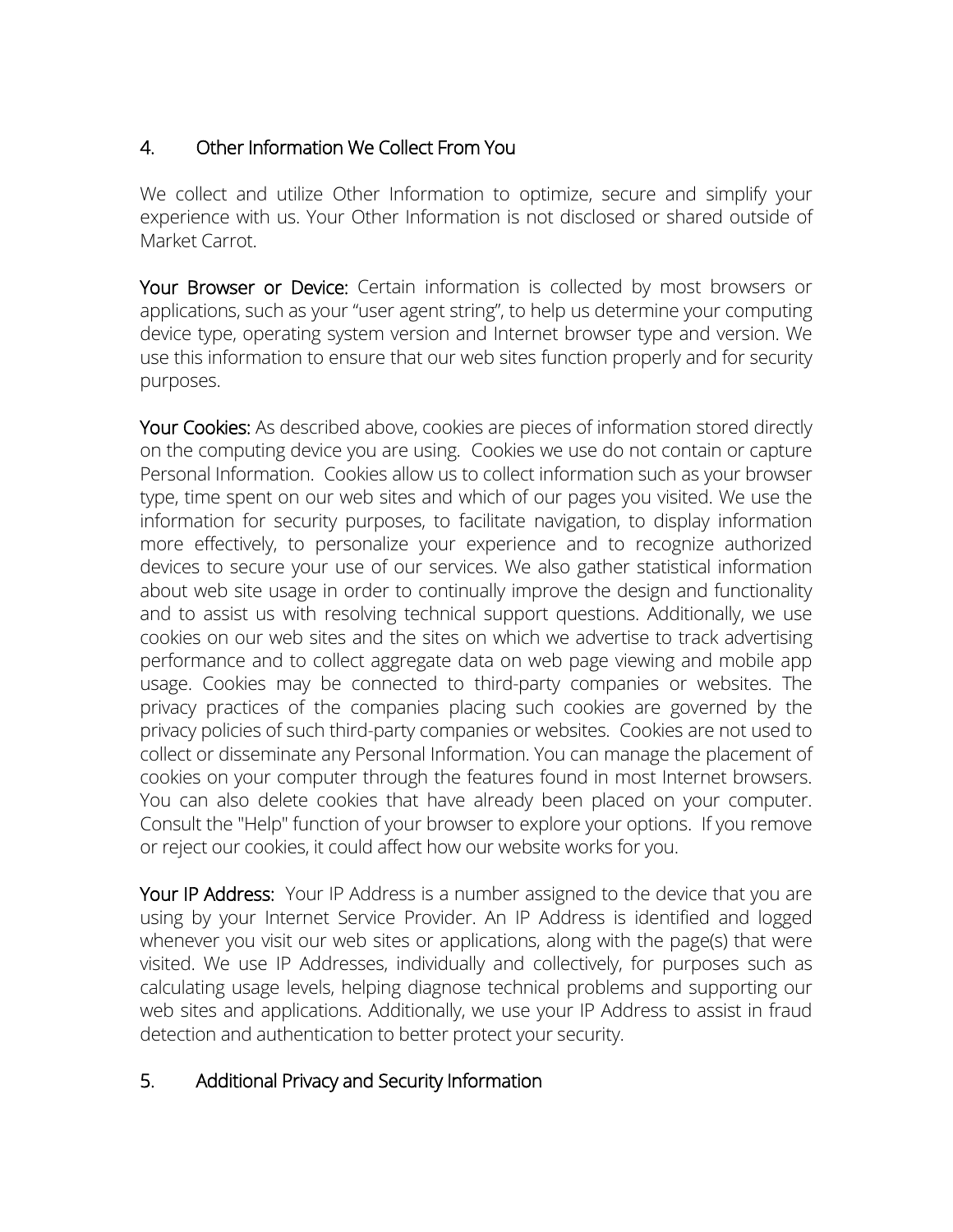To protect Personal Information from unauthorized access and use, we use security measures that comply with relevant laws and regulations. Beyond this Privacy and Security Statement, we provide additional security measures, such as:

Bank Level Security: Market Carrot is powered using technologies and practices that many banks and other financial institutions use to protect customer information, such as SSL encryption for data in transit and AES encryption for sensitive data at rest. After initial account aggregation, we do not store your financial institution credentials in our systems or in our applications. As described above, we do not store any of this information relating to your investment accounts on our servers and use a compliant third-party financial data platform to connect us with your financial institutions (see our Terms of Use). That service employs comprehensive financial data security standards and is subject to ongoing multiagency financial institution regulatory examinations.

While we take reasonable steps to protect your Personal Information from loss, misuse and unauthorized access, alternation, disclosure or destruction, no Internet, e-mail or electronic operating system that enables the transmission of data is ever full secure and you should take special care in deciding what information you send to us in this manner.

## 6. Reviewing and Updating your Personally Identifiable Information

You can view and update the profile and account information we collect for you by going to the "edit profile" function in our website and in our app. The credibility and relevance of our services depend on your providing us with complete, accurate and up-to-date information about yourself and your accounts, both now and in the future.

## 7. Email Marketing Opt-out

When we communicate our own marketing offers to you, these communications are CAN-SPAM compliant, including the ability for you to opt-out of marketing communications. If you opt out, we may still send you non-marketing emails. Nonmarketing emails include emails about your accounts and our business dealings with you.

#### 8. Deletion/Retention of Personal Information

Unless you request otherwise, we will retain the Personal Information we collect from you indefinitely.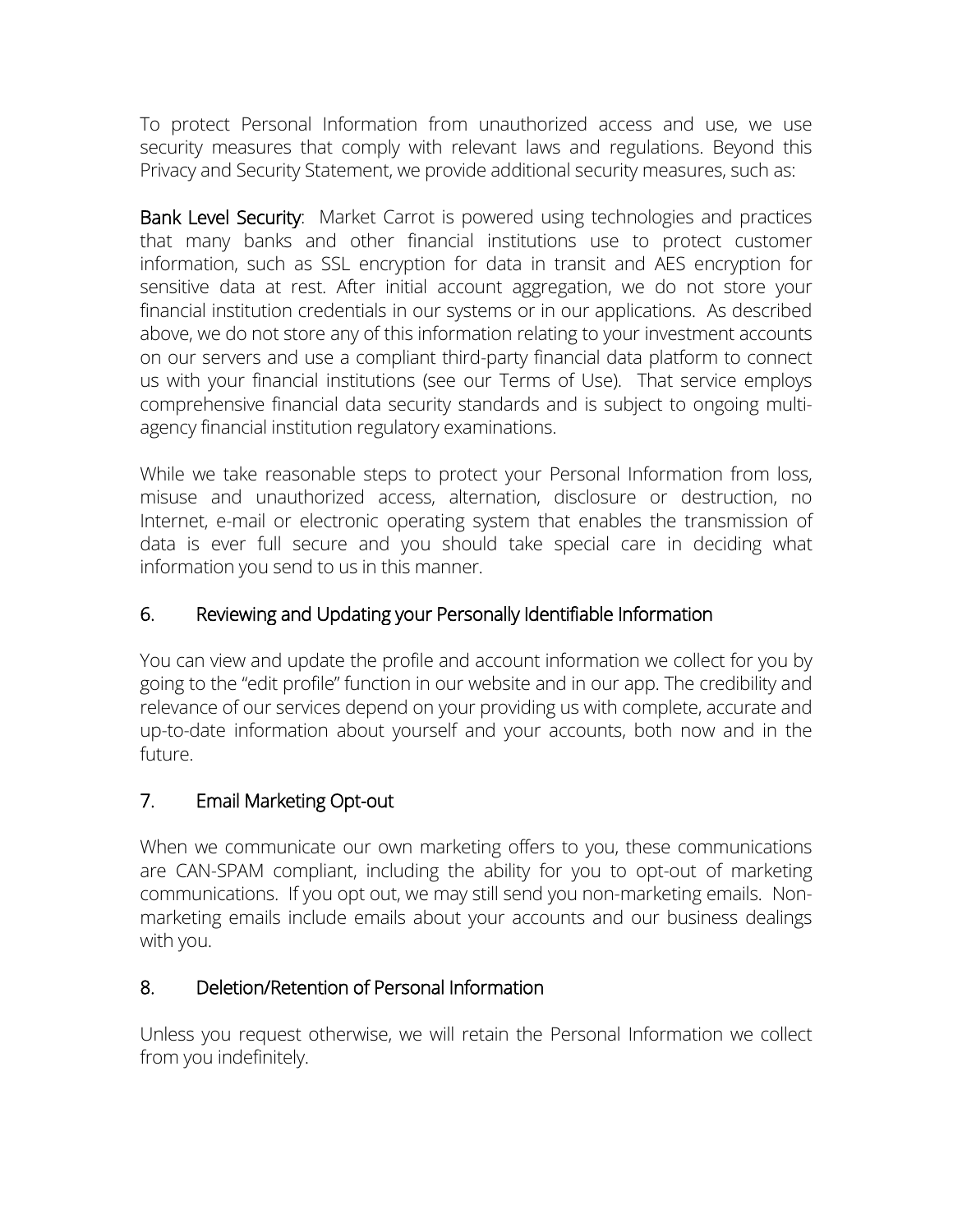We will respond to any requests we receive asking that we delete Personal Information that we possess from those who use our services or registered and established a user profile. However, we will not delete information that we are required to retain in order to comply with applicable laws and regulations. If you wish to delete your account, you will need to email us at [support@marketcarrot.com](mailto:support@marketcarrot.com) using your registered email address with Market Carrot to request that your account be deleted. After confirming you are the account owner we will remove Personal Information from our records and will only continue to retain such information as required by law.

# 9. Market Carrot's Statement Regarding "Do Not Track" Signals

Most browsers can be set to send signals to third party websites requesting them not to track the user's activities. At this time, Market Carrot does not respond to "do not track" signals. Consequently, Market Carrot, its third party service providers, and other third party websites and online services may indeed track and collect Personal Information about your online activities over time while navigating to, from and on our website and our mobile app and across those third party websites and online services, notwithstanding any "do not track" signals we may receive.

## 10. Advertising

We do not allow third party advertising on our website or applications.

## 11. Social Media

Market Carrot may integrate authentication or social experiences on social media platforms such as Facebook®, Twitter®, Google Circles and LinkedIn® that enable login or online sharing and collaboration among users who have registered to use such social media platforms. Any content you post, such as pictures, information, opinions, or any Personal Information that you make available to other participants on these social platforms, is subject to the terms of use and privacy policies of those platforms. Please refer to them to better understand your rights and obligations with regard to such content.

# 12. Protecting Children's Privacy Online

Market Carrot is not directed to individuals under the age of thirteen (13), and those children should not provide Personal Information through our web sites or applications. We do not knowingly collect information from children under 13 without parental consent. For more information about the Children's Online Privacy Protection Act ("COPPA"), visit the Federal Trade Commission [website.](https://www.ftc.gov/)